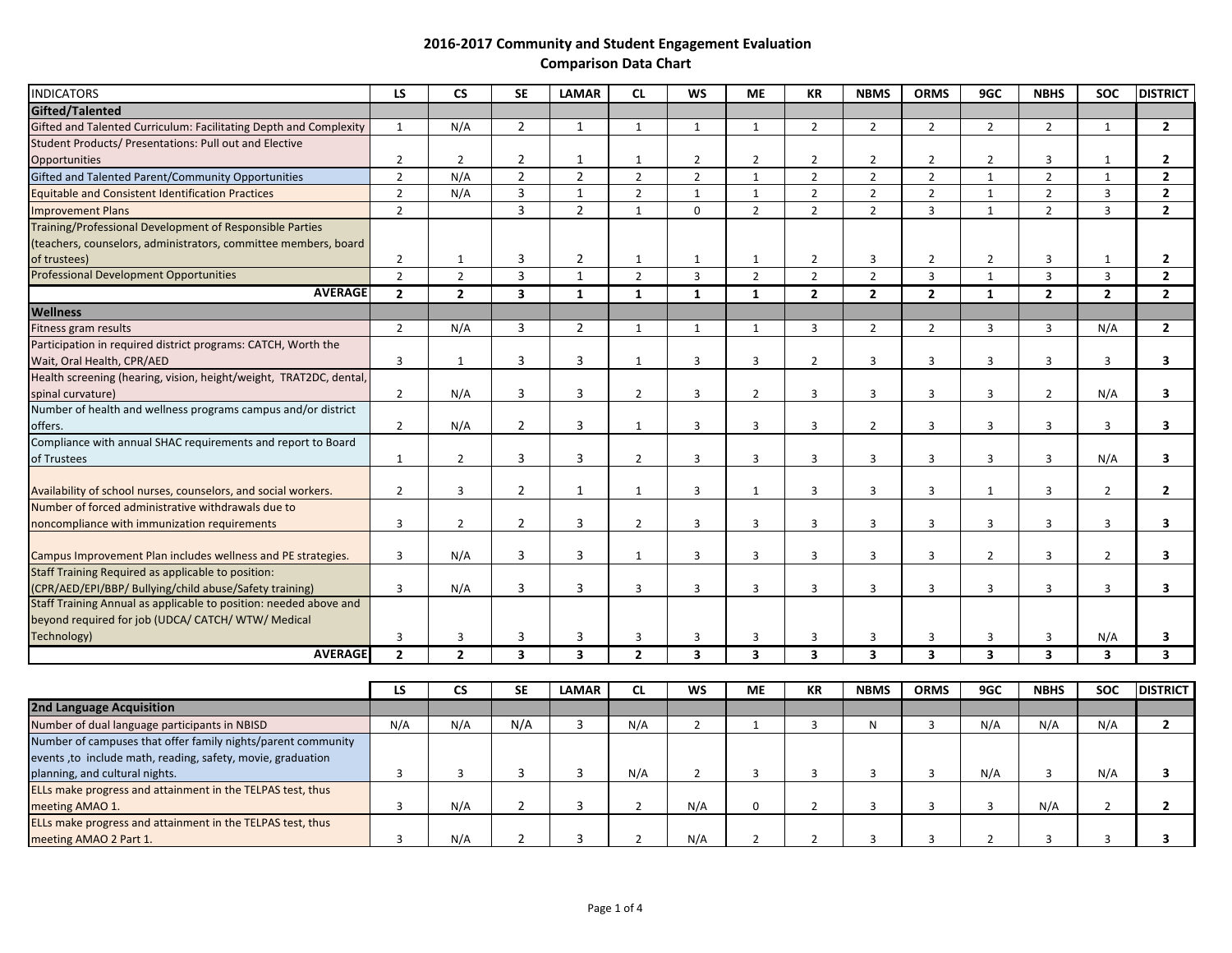|                                                                                                                                                                                            | ١S             | CS             | <b>SF</b>      | <b>IAMAR</b>            | $\mathsf{C}$   | <b>WS</b>      | <b>MF</b>      | <b>KR</b>      | <b>NRMS</b>    | <b>ORMS</b>    | 9GC            | <b>NRHS</b>              | <b>SOC</b>     | <b>DISTRICT</b> |
|--------------------------------------------------------------------------------------------------------------------------------------------------------------------------------------------|----------------|----------------|----------------|-------------------------|----------------|----------------|----------------|----------------|----------------|----------------|----------------|--------------------------|----------------|-----------------|
| <b>AVERAGE</b>                                                                                                                                                                             | $\overline{2}$ | $\overline{2}$ | 3              |                         |                | $\mathbf{1}$   | $\mathbf{1}$   | 3              | $\overline{2}$ | 3              | $\overline{2}$ | 3                        | <sup>0</sup>   | $\overline{2}$  |
| visual art, music, dance, and dramatic performance                                                                                                                                         |                | $\mathcal{P}$  | $\overline{2}$ |                         |                |                |                | $\overline{2}$ |                | $\mathbf{R}$   |                | $\overline{\phantom{0}}$ | $\Omega$       | $\overline{2}$  |
| Fine Arts student experience with or exposure to professional level                                                                                                                        |                |                |                |                         |                |                |                |                |                |                |                |                          |                |                 |
| Student involvement in community based fine arts programs<br>including public concerts, recitals, festivals, and plays (includes<br>school sponsored and indiividual student particapation | з              | $\mathcal{P}$  | 3              | $\overline{2}$          |                |                | $\overline{2}$ | $\overline{2}$ | $\overline{2}$ | $\overline{2}$ | $\overline{2}$ | 2                        | $\Omega$       | $\overline{2}$  |
| Evidence of student artwork on display in all school facilities.<br>Participation in school and district wide art show.                                                                    |                | N/A            | 3              |                         | $\overline{2}$ |                | $\mathbf{1}$   | 3              | $\mathbf{1}$   | $\overline{2}$ | $\mathcal{P}$  | 3                        |                | $\overline{2}$  |
| Student participation in events that promote cultural awareness<br>and education                                                                                                           | 3              | N/A            | 3              | $\mathbf{1}$            |                | $\mathbf{1}$   | $\overline{2}$ | $\overline{3}$ | $\overline{2}$ | $\overline{2}$ | $\mathbf{1}$   | $\overline{2}$           | $\Omega$       | $\overline{2}$  |
| Percentage of students by campus completing fine arts courses<br>beyond the one credit mandate.                                                                                            | $\mathbf{1}$   | $\overline{2}$ | N/A            | $\mathbf{1}$            | $\overline{2}$ | N/A            | 1              | $\overline{3}$ | 3              | $\overline{3}$ | 1              | $\overline{3}$           |                | $\overline{2}$  |
| Succesful participation in UIL and TMEA music contests, UIL OAP<br>contests, VASE, and DEAL contests                                                                                       | N/A            | N/A            | N/A            | N/A                     | N/A            | N/A            | N/A            | N/A            | 3              | 3              | 3              | 3                        | $\Omega$       | $\overline{2}$  |
| <b>Fine Arts</b>                                                                                                                                                                           |                |                |                |                         |                |                |                |                |                |                |                |                          |                |                 |
| <b>AVERAGE</b>                                                                                                                                                                             | $\mathbf{3}$   | 3              | 3              | $\overline{\mathbf{3}}$ | $\overline{2}$ | 3              | $\overline{2}$ | 3              | 3              | 3              | 3              | 3                        | 3              | 3               |
| aqusisition job (BE/ESL certified classroom/content teachers,<br>forgien language teachers)                                                                                                |                | N/A            | 3              | 3                       |                | 3              | $\overline{2}$ | 3              | 3              | $\overline{z}$ | 3              | 3                        | $\mathbf{a}$   | 3               |
| (TELPAS Rater Training, SI update)<br>Staff Training above and beyond required for second language                                                                                         | $\overline{3}$ | N/A            | 3              | 3                       | 3              | $\overline{3}$ | 3              | $\overline{3}$ | 3              | $\overline{3}$ | $\overline{3}$ | $\overline{3}$           | 3              | 3               |
| Low levels of risk in PBMAS on measures related to ELLs<br>Identified staff completed required training relevant to their jobs                                                             | N/A            | $\mathcal{P}$  | 3              | 3                       |                | N/A            | N/A            | $\overline{2}$ | $\overline{2}$ | $\overline{2}$ | $\overline{2}$ | N/A                      | $\overline{3}$ | $\overline{2}$  |
| <b>LPAC Decisions implementation documented</b>                                                                                                                                            | $\overline{3}$ | 3              | $\overline{3}$ | $\overline{3}$          | 3              | $\mathbf{3}$   | $\overline{3}$ | $\overline{3}$ | 3              | $\overline{2}$ | $\overline{3}$ | $\overline{3}$           | $\mathbf{R}$   | 3               |
| meeting AMAO 2, Part 2.                                                                                                                                                                    | 3              | $\overline{2}$ | $\overline{2}$ | 3                       | $\overline{2}$ | N/A            | N/A            | $\overline{2}$ | 3              | 3              | $\overline{2}$ | N/A                      | $\overline{2}$ | $\overline{2}$  |
| ELLs make progress and attainment in the TELPAS test, thus                                                                                                                                 |                |                |                |                         |                |                |                |                |                |                |                |                          |                |                 |

|                                                                    | LS  | СS  | <b>SE</b> | <b>LAMAR</b> |     | <b>WS</b> | <b>ME</b> | <b>KR</b> | <b>NBMS</b> | <b>ORMS</b> | 9GC | <b>NBHS</b> | <b>SOC</b> | <b>DISTRICT</b> |
|--------------------------------------------------------------------|-----|-----|-----------|--------------|-----|-----------|-----------|-----------|-------------|-------------|-----|-------------|------------|-----------------|
| <b>Community and Parent Involvement</b>                            |     |     |           |              |     |           |           |           |             |             |     |             |            |                 |
| Opportunities for parents, grandparents and others to assist       |     |     |           |              |     |           |           |           |             |             |     |             |            |                 |
| students in academic progress.                                     |     | N/A |           |              |     |           |           |           |             |             |     |             |            |                 |
| Percent of Student Body with a family member represented in a      |     |     |           |              |     |           |           |           |             |             |     |             |            |                 |
| parent-support organization                                        |     | N/A |           |              |     |           |           |           |             |             |     |             |            |                 |
| Percent of students participating in community service activities, |     |     |           |              |     |           |           |           |             |             |     |             |            |                 |
| secondary only                                                     | N/A | N/A | N/A       | N/A          | N/A | N/A       | N/A       | N/A       |             |             |     |             |            |                 |
| Level of utilization of community resources/people to provide      |     |     |           |              |     |           |           |           |             |             |     |             |            |                 |
| mentors and volunteers                                             |     |     |           |              |     |           |           |           |             |             |     |             |            |                 |
| Percent of student body with a family member providing active      |     |     |           |              |     |           |           |           |             |             |     |             |            |                 |
| campus support.                                                    |     |     |           |              |     |           |           |           |             |             | N/A |             |            |                 |
| Level of community and business partnership support.               |     |     |           |              |     |           |           |           |             |             |     |             |            |                 |
| <b>AVERAGEI</b>                                                    |     |     |           |              |     |           |           |           |             |             |     |             |            |                 |
| 21st Century Workforce Development                                 |     |     |           |              |     |           |           |           |             |             |     |             |            |                 |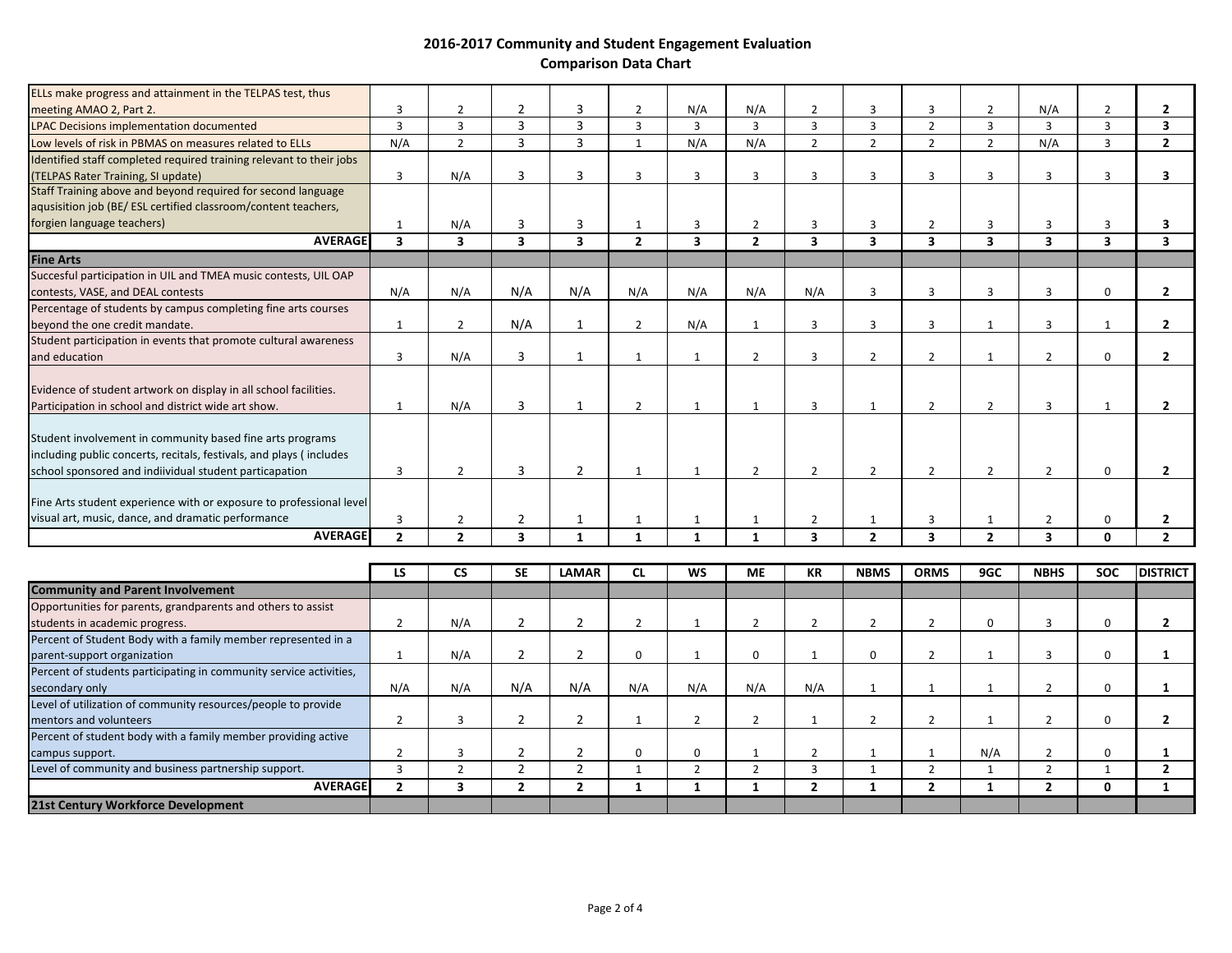| <b>AVERAGE</b>                                                     |     |     |     |     |     | N/A |               |     |     |     |     |     |  |
|--------------------------------------------------------------------|-----|-----|-----|-----|-----|-----|---------------|-----|-----|-----|-----|-----|--|
| CTE staff complete required training relevant to their jobs        | N/A | N/A |     | N/A | N/A | N/A | N/A           | N/A | N/A | N/A |     | N/A |  |
| vs. membership in CTSO.                                            | N/A | N/A | N/A | N/A | N/A | N/A | N/A           | N/A | N/A | N/A |     |     |  |
| activities that are related to CTE programs. Enrollment in course  |     |     |     |     |     |     |               |     |     |     |     |     |  |
| CTE Student Organizations (CTSOs) are active and focused on        |     |     |     |     |     |     |               |     |     |     |     |     |  |
| provided for in grant application, inclusive of any amendments     |     |     | N/A | N/A |     | N/A | N/A           |     |     |     |     | N/A |  |
| Grant and/or federal funds expended in a timely manner and as      |     |     |     |     |     |     |               |     |     |     |     |     |  |
| grades K-12.                                                       |     |     |     |     |     | N/A | $\mathcal{P}$ |     |     |     |     |     |  |
| days and career counseling is accessible for NBISD students in     |     |     |     |     |     |     |               |     |     |     |     |     |  |
| Secondary college, career, and elective fairs, elementary career   |     |     |     |     |     |     |               |     |     |     |     |     |  |
| Scholarships awarded to students.                                  | N/A | N/A | N/A | N/A | N/A | N/A | N/A           | N/A | N/A | N/A |     |     |  |
| Colleges to earn college credit                                    | N/A | N/A | N/A | N/A | N/A | N/A | N/A           | N/A | N/A | N/A |     |     |  |
| Students participate in dual credit opportunities through Alamo    |     |     |     |     |     |     |               |     |     |     |     |     |  |
| courses.                                                           | N/A | N/A | N/A | N/A | N/A | N/A | N/A           | N/A | N/A | N/A | N/A |     |  |
| certifications, and enrollment in work based learning or practicum |     |     |     |     |     |     |               |     |     |     |     |     |  |
| internships, job training/shadowing, earning licensures and        |     |     |     |     |     |     |               |     |     |     |     |     |  |
| Number of CTE students participating in apprenticeships,           |     |     |     |     |     |     |               |     |     |     |     |     |  |

|                                                                                                                                 | LS           | <b>CS</b>      | <b>SE</b>     | <b>LAMAR</b>   | <b>CL</b>      | <b>WS</b>      | <b>ME</b>      | <b>KR</b>      | <b>NBMS</b>  | <b>ORMS</b>    | 9GC            | <b>NBHS</b>    | <b>SOC</b>     | <b>DISTRICT</b>         |
|---------------------------------------------------------------------------------------------------------------------------------|--------------|----------------|---------------|----------------|----------------|----------------|----------------|----------------|--------------|----------------|----------------|----------------|----------------|-------------------------|
| <b>Digital Learning</b>                                                                                                         |              |                |               |                |                |                |                |                |              |                |                |                |                |                         |
| Percentage of Instructional Material Allotment budget spent on                                                                  |              |                |               |                |                |                |                |                |              |                |                |                |                |                         |
| technology hardware for the classroom.                                                                                          | N/A          | N/A            | 3             | 3              | $\overline{2}$ | 3              | N/A            | N/A            | 3            | 3              | 3              | $\overline{3}$ | 3              | 3                       |
| Percentage of Instructional Material Allotment budget spent on                                                                  |              |                |               |                |                |                |                |                |              |                |                |                |                |                         |
| digital instructional material.                                                                                                 | N/A          | N/A            | 3             | 2              | $\overline{2}$ | $\overline{2}$ | N/A            | N/A            | 3            | 3              | 3              | 3              | 3              | $\overline{\mathbf{3}}$ |
| Percentage of students with Google Apps accounts being used                                                                     | N/A          | N/A            | 3             | 3              | 3              | 3              | -1             | N/A            | 3            | 3              | $\mathbf{a}$   | 3              | 3              | 3                       |
| Percentage of students participating in Distance Learning                                                                       |              |                |               |                |                |                |                |                |              |                |                |                |                |                         |
| opportunities including V-Tel                                                                                                   | 1            | $\overline{2}$ | 2             |                | 2              | $\overline{2}$ | $\mathbf{1}$   | N/A            | 3            | 3              | N/A            | 2              | 0              | $\mathbf{2}$            |
| Number of students in state-offered software (iStation, Think Thru                                                              |              |                |               |                |                |                |                |                |              |                |                |                |                |                         |
| Math, etc.)                                                                                                                     | 3            | 3              | 3             | 3              | 3              | 3              | 3              | 3              | 3            | $\mathbf{a}$   | N/A            | N/A            | $\Omega$       | 3                       |
| Ratio of student to technology device                                                                                           | 3            | $\overline{2}$ | 3             | 3              | 3              | 3              | $\overline{2}$ | $\overline{2}$ | 3            | 3              | 3              | 3              | 3              | 3                       |
| Number of parent trainings offered for TEC21 inititative                                                                        | N/A          | N/A            | $\mathcal{P}$ | -1             | $\mathbf{1}$   | $\overline{2}$ | N/A            | N/A            | 3            | $\mathbf{a}$   | $\mathbf{a}$   | $\overline{2}$ | 3              | $\overline{2}$          |
| Parents have opportunites to complete surveys                                                                                   |              | $\mathbf{1}$   | $\mathbf 1$   | $\mathbf{1}$   |                | 3              | $\mathbf 1$    | $\mathbf{1}$   | $\mathbf{1}$ | $\overline{2}$ | $\mathbf{1}$   | $\overline{2}$ | 1              | -1                      |
| Federal reimbursement in a timely manner of erate eligible                                                                      |              |                |               |                |                |                |                |                |              |                |                |                |                |                         |
| services                                                                                                                        | N/A          | N/A            | N/A           | N/A            | N/A            | $\overline{2}$ | N/A            | $\overline{3}$ | N/A          | N/A            | $\mathbf{a}$   | N/A            | N/A            | 3                       |
| Grant and/or federal funds expended in a timely manner and as<br>provided for in grant application, inclusive of any amendments | N/A          | N/A            | N/A           | N/A            |                | $\overline{2}$ | N/A            | 3              | N/A          | N/A            | $\mathbf{a}$   | N/A            | N/A            | $\overline{2}$          |
| Percentage of 9-12 teachers who have been observed at                                                                           |              |                |               |                |                |                |                |                |              |                |                |                |                |                         |
| Modification or Redefinition stage on the SAMR model on a                                                                       |              |                |               |                |                |                |                |                |              |                |                |                |                |                         |
| consistent basis                                                                                                                | N/A          | $\overline{2}$ | N/A           | N/A            | N/A            | N/A            | N/A            | N/A            | N/A          | N/A            | $\overline{2}$ | 1              | N/A            | 2                       |
| Implement Technology Academies for teachers.                                                                                    | N/A          | 3              | 3             | 3              | 3              | 3              | 3              | 3              | 3            | 3              | $\mathbf{a}$   | 3              | 3              | 3                       |
| <b>AVERAGE</b>                                                                                                                  | $\mathbf{2}$ | $\overline{2}$ | 3             | $\overline{2}$ | $\overline{2}$ | 3              | $\overline{2}$ | 3              | 3            | 3              | 3              | $\overline{2}$ | $\overline{2}$ | $\mathbf{2}$            |
| <b>DropOut Prevention</b>                                                                                                       |              |                |               |                |                |                |                |                |              |                |                |                |                |                         |
| Updating and utilyzing of student profile, At Risk Information                                                                  |              |                |               |                |                |                |                |                |              |                |                |                |                |                         |
| Screen in Database                                                                                                              | 2            | N/A            | з             |                | $\mathcal{P}$  | $\mathcal{P}$  | $\mathbf{a}$   | $\overline{2}$ | N/A          |                | २              | з              |                |                         |